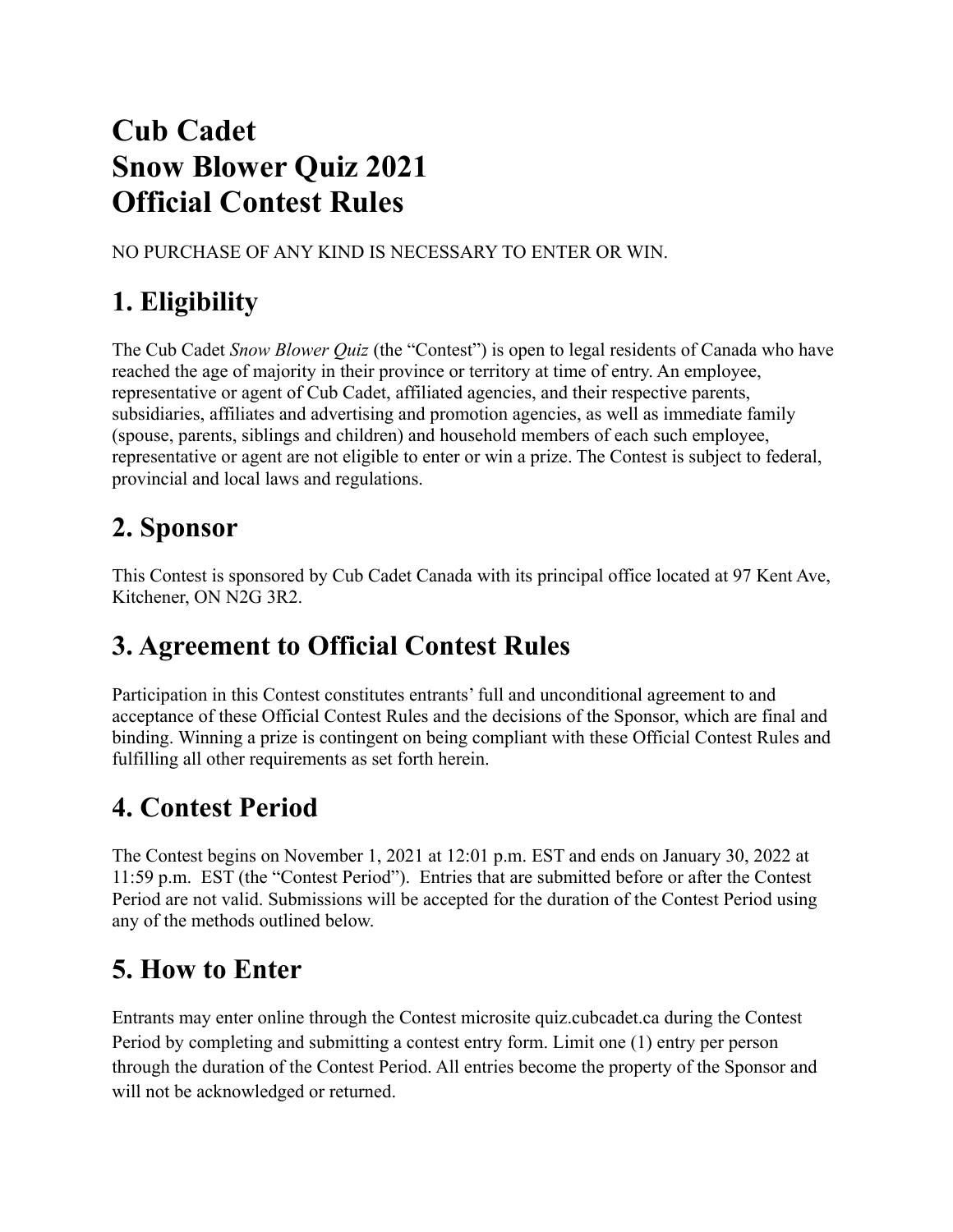### **6. Contest Prize**

**Grand Prize:** ONE (1) GRAND PRIZE two-stage Cub Cadet snow blower. APPROXIMATE VALUE: \$1,299.00 CDN

Within the stated time period, the potential winner must execute the Sponsors' Declaration of Eligibility and Liability/Publicity Release prior to the prize being awarded. See below for details about this form.

All other expenses not specifically included above are the sole responsibility of the winner.

Without limiting the generality of the foregoing, the following general conditions apply to the prize: (i) prize must be accepted as awarded and is not transferable, assignable or convertible to cash (except as may otherwise be specifically permitted by Sponsor in its sole discretion); (ii) Sponsor reserves the right at any time to substitute the prize or a component thereof for any reason with a prize or a prize component of equal or greater value, including, without limitation, but at the Sponsor's sole discretion, a cash award; and (iii) by accepting the prize, the winner agrees to waive all recourse against the Sponsor if the prize or a component thereof does not prove satisfactory, either in whole or in part.

The winner assumes any and all liability for any injury or damage caused, or claimed to be caused, by entering or participating in this Contest or the use or redemption of the prize. All federal, provincial, territorial, local, and other applicable taxes are the sole responsibility of the winner. The prize or any portion thereof cannot be combined with other discounts, promotions or special offers.

### **7. Prize Drawings**

On **February 10, 2022 at 10:00 a.m. EST** at **201-205 Horton Street E., London, ON**, Sponsor or its administrator will randomly select one (1) potential winner of the Grand Prize from all eligible entries received during the Contest Period.

Odds of winning depend on the number of entries received during the Contest Period. Selected potential winners must be in compliance with all of the Official Contest Rules, in the Sponsors' sole discretion, in order to claim his/her prize.

By entering this Contest, entrants authorize the Sponsor to use, as required, his/her name, photograph, place of residence, voice and/or statement in connection with any prize, for advertising purposes, without further notice, remuneration or compensation of any kind.

In order to be declared a winner and prior to receiving the prize, selected entrants must sign the Sponsor' Declaration of Eligibility and Liability/Publicity Release Form, which shall be completed and returned as required by the Sponsor and requires the potential winner to: (i) confirm compliance with all Official Contest Rules; (ii) agree to accept the prize as awarded; (iii) release, discharge and hold harmless the Sponsor, its departments and agencies, parent, related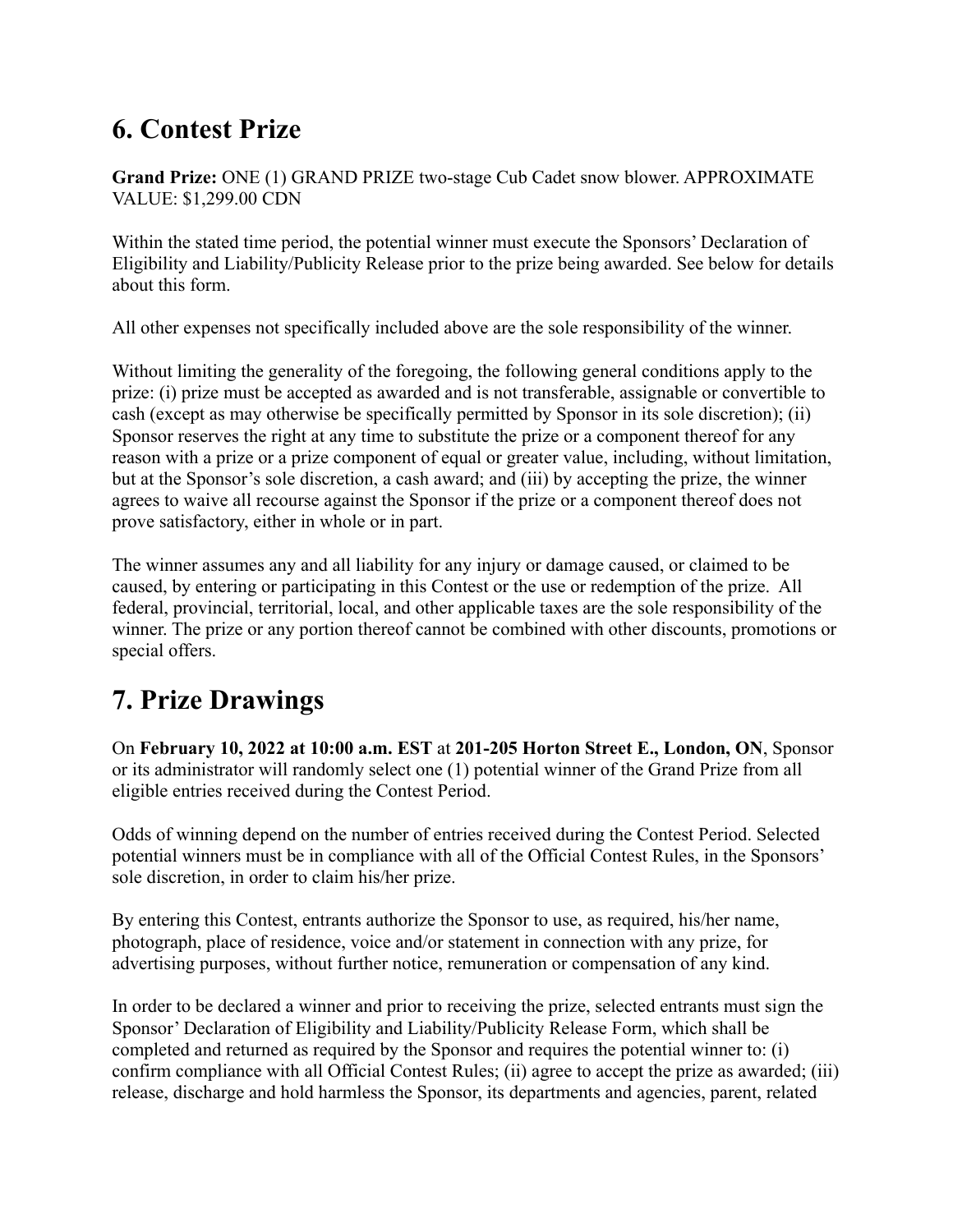and affiliated companies, subsidiaries, franchisees, advertising and promotional agencies, counsel, marketing partners, and each of their respective directors, officers, employees, shareholders, successors, sponsors, partners, licensees, subsidiaries, agents, artists, advisors, assignees, and all others associated with the administration, development and execution of the Contest (the "Released Parties") from any liability for any injuries (including death), losses or damages of any kind (including direct, indirect, incidental, consequential or punitive damages) to persons or property resulting from the prize, including the acceptance, possession, misuse or use of the prize, or the merchandise for which it is redeemed, or resulting from entry or participation in this Contest, including, without limitation, access to and use of the contest website; and (iv) indemnify the Released Parties against any loss, damage or expense, including legal fees, that any of the Released Parties may suffer or incur as a result of any non-compliance by the entrant with any of the Official Contest Rules or participation in the Contest and/or in connection with the acceptance and/or exercise by the entrant of a prize and the use of the entry by Sponsor. Potential winners must also correctly answer a time-limited mathematical skill-testing question to be administered by telephone or email at a mutually convenient time in order to be declared a winner.

Sponsor is not responsible for: (i) incorrect or inaccurate entry information which may affect a person's ability to participate in the Contest or be awarded a prize, including, but not limited to, human error, technical malfunctions, lost or delayed entries for any reason, omission, or any combination thereof, and entries which fail to fully comply with these Official Contest Rules; (ii) technical failures of any kind, including, but not limited to, malfunctions, interruptions, or disconnections in phone lines or network hardware or software; (iii) lost, incomplete, delayed, mutilated or misdirected entries or other Contest forms; (iv) injury or damage to the entrant's computer or to any other individual's computer related to or resulting from participating in, or downloading any material regarding, the Contest or accepting a prize; (v) any injury or damage to persons or property which may be caused, directly or indirectly, in whole or in part, from entrant's participation in the Contest or receipt or use or misuse of any prize, including any travel related thereto; (vi) the security or privacy of information transmitted via computer networks or for breaches of privacy due to interference by third party computer "hackers" or otherwise; or (vii) late, lost, misdirected or unsuccessful efforts to notify a potential winner.

#### **8. Winner Notification**

The potential winner will be notified via the email they used for entry within **three (3) business days** of the draw and up to a maximum of two (2) times. If a potential winner does not respond as indicated in the notice within two (2) business days of the notice or attempted notice, that potential winner forfeits his/her potential prize. In the event that a potential winner is disqualified for any reason, the Sponsor will award the applicable prize to an alternate winner by a random draw from all the remaining eligible entries received during the Contest Period. Only three (3) alternate drawings will be held, after which the prize will remain un-awarded.

Within six (6) weeks of the successful prize drawing, the Grand Prize will be delivered to the street address provided by the winner. Prizes cannot be shipped to PO boxes.